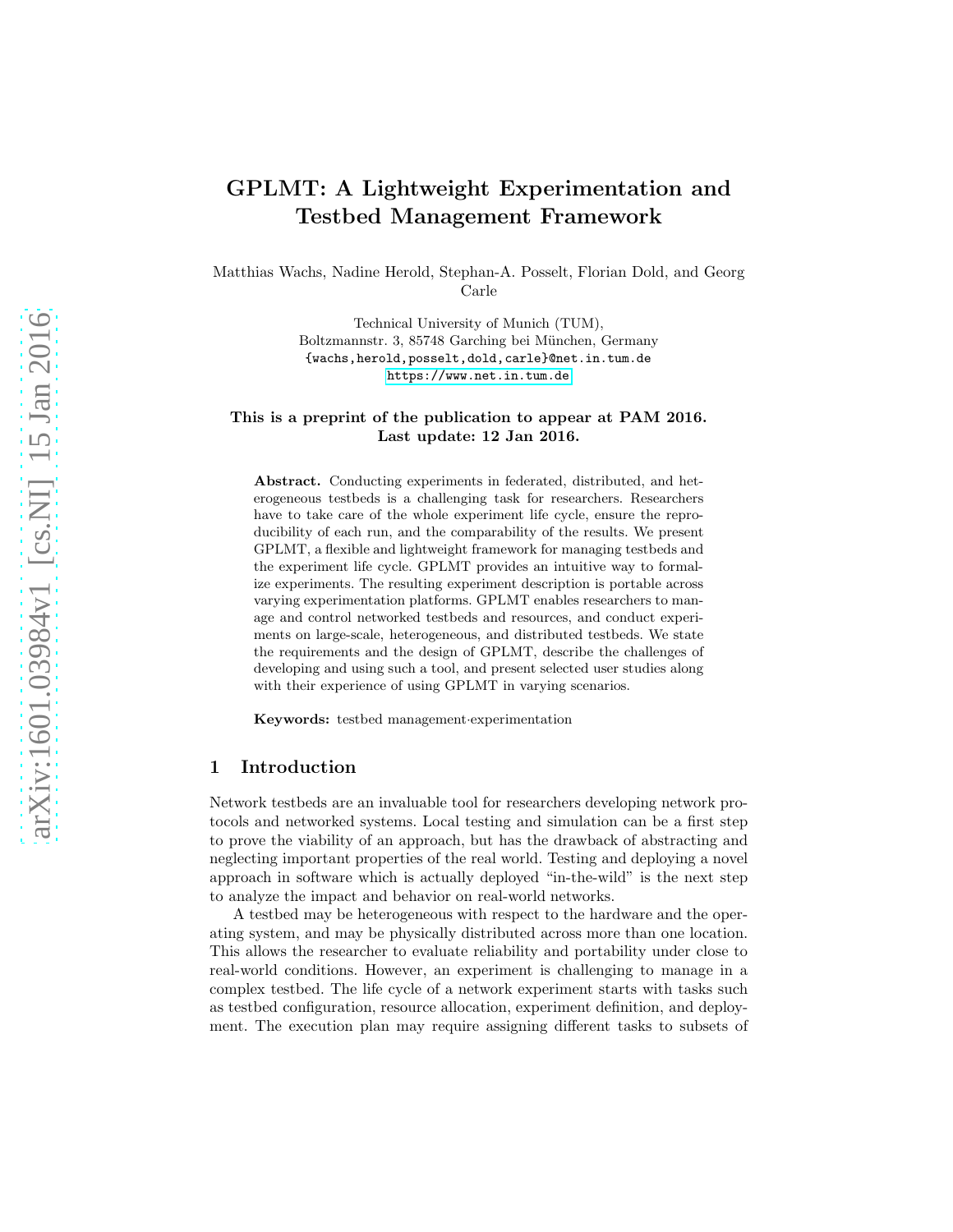nodes in a precise timely manner to control the execution. At the end, the results need to be collected from all nodes. Monitoring and error handling also have to be considered, as resources may become unavailable, or a sub-task may fail. At worst, an experiment lasting several days has to be repeated.

A large variety of testbeds is available to researchers. Many of them focus on a specific domain (e.g. wireless experimentation, high precision measurements, real-world network testbeds), and most of them use a proprietary and domainspecific approach to how the testbed is designed, accessed, managed, and experiments are controlled, requiring a manual adaptation for every experiment. When trying to transfer such an experiment to a different testbed, the experimenter has to adapt—and most of the time rewrite—the experiment to be able to transfer the experiment to a different platform. This makes it difficult to reproduce and confirm experiment results for both the researcher as well as the research community.

These tasks are similar to many experiments but are still performed by most experimenters manually, or with the help of ad-hoc scripts which are rarely reusable. Instead of implementing ad hoc solutions specific to our particular problems, we decided to realize a flexible and extensible testbed and experimentation tool, supporting us in our work and to make it available to the public.

With this work, we present GPLMT, a flexible, lightweight experimentation and testbed management tool. GPLMT provides an intuitive way for users to define experiments, supports the full experimentation life cycle, and allows experiments to be transferred between different testbeds and platforms, ensuring reproducibility and comparability of experiment results. GPLMT is free software and its source code is publicly available on the GPLMT website<sup>[1](#page-1-0)</sup>. In the remainder of this paper we will give an overview of GPLMT, state the requirements and challenges for such a tool, and describe the design and implementation. In Section [7,](#page-7-0) we describe the experiences of users working with GPLMT in various scenarios.

# <span id="page-1-1"></span>2 GPLMT Features

GPLMT is started on a control node and executes a user-supplied XML-based experiment description. GPLMT provides an experiment definition language to define the resources participating in the experiment, the tasks to execute and including specific order and parallelism, and to assign such tasks to resources. In addition, it allows the inclusion of files to reuse experiment definitions and to group resources. GPLMT supports the PlanetLab-API and supports importing information about available and assigned nodes from the user's PlanetLab account.

GPLMT connects to the nodes via an arbitrary communication channel (such as SSH), runs tasks on the nodes, i.e. platform-specific binaries or executable scripts, and can transfer files between the controller and the nodes. GPLMT

<span id="page-1-0"></span><sup>&</sup>lt;sup>1</sup> <https://github.com/docmalloc/gplmt>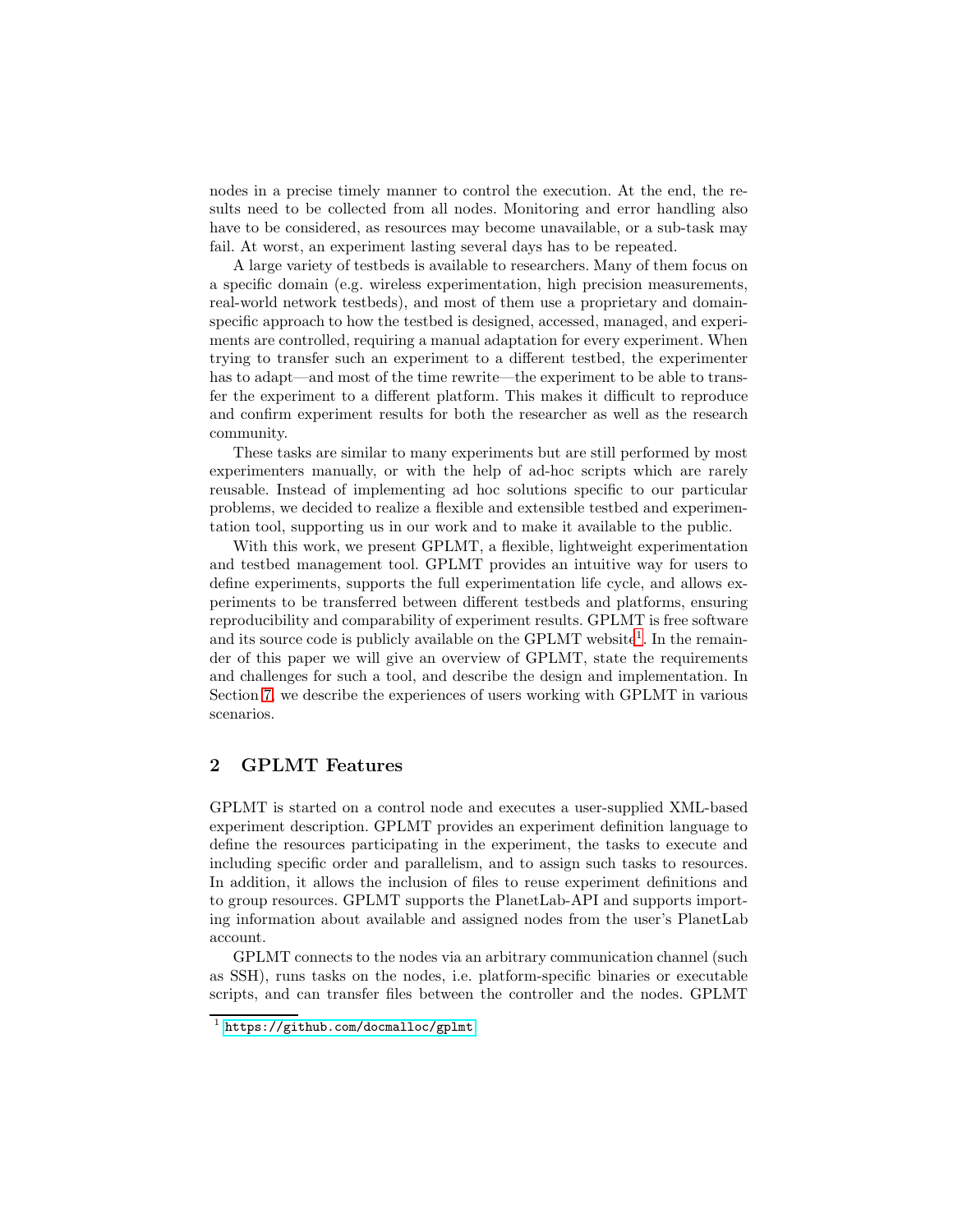offers additional features focusing on handling the intricacies of testbeds: the user can annotate commands with different modes of failure and register arbitrary cleanup actions to, for example, kill processes and delete temporary files.

# 3 Related Work

Various different tools exist to manage and control network experiments. A rather extensive list can be found on the PlanetLab website<sup>[2](#page-2-0)</sup>. [\[1\]](#page-11-0) provides a comprehensive analysis with respect to quality and usability of such tools, finding most of them not usable or suitable to be used with respect to today's network experiments. Many of these tools are outdated and not available anymore (Plush, Nebula, Plman, AppManager) or were not even made publicly available at all (PLACS). Some of these tools provide rather basic functionality to invoke commands on remote nodes (pssh, pshell, vxargs) not supporting error conditions and error handling as well as orchestrating nodes to perform complex and synchronized operations. The Stork project<sup>[3](#page-2-1)</sup> provides a deployment tool for PlanetLab nodes including configuration. This tool lacks fine-grained execution control to setup more complex experiments. Gush (GENI User Shell) [\[2\]](#page-11-1) claims to be an execution management framework for the GENI testbed. Gush provides extensive methods to define resources but is limited regarding control flow aspects. Parallel or sequential execution is not possible in a straight forward manner. In addition, Gush is not longer supported<sup>[4](#page-2-2)</sup>.

Experimentation frameworks like NEPI [\[3\]](#page-11-2) require the user to do rather complex adaptations in the source code to extend it with new functionalities and add support for new platforms. Approaches like OMF [\[4\]](#page-11-3) focus on the management and operation of network testbed infrastructures and federation between infrastructures not focusing on the experiment part in the life cycle.

The COCOMA framework [\[5\]](#page-11-4) focuses on providing an experimentation framework for cloud based services to control and execute tests for cloud based services in a controlled and reproducible manner and to study resource consumption of such services. [\[6\]](#page-11-5) proposes an emulated testbed for the domain of cyber-physical systems. This work focuses more on the testbed implementation and less on the execution of experiments.

# <span id="page-2-3"></span>4 Requirements and Challenges

In this section, we highlight the requirements for the design of an experimentation and management tool realizing the features described in section [2](#page-1-1) and based on experiences obtained from conducting different types of experiments with various testbeds, exchange with the research community and an analysis

 $^2$  <https://www.planet-lab.org/tools>

<span id="page-2-0"></span><sup>3</sup> <http://www.cs.arizona.edu/stork/>

<span id="page-2-2"></span><span id="page-2-1"></span><sup>4</sup> <http://gush.cs.williams.edu/trac/gush>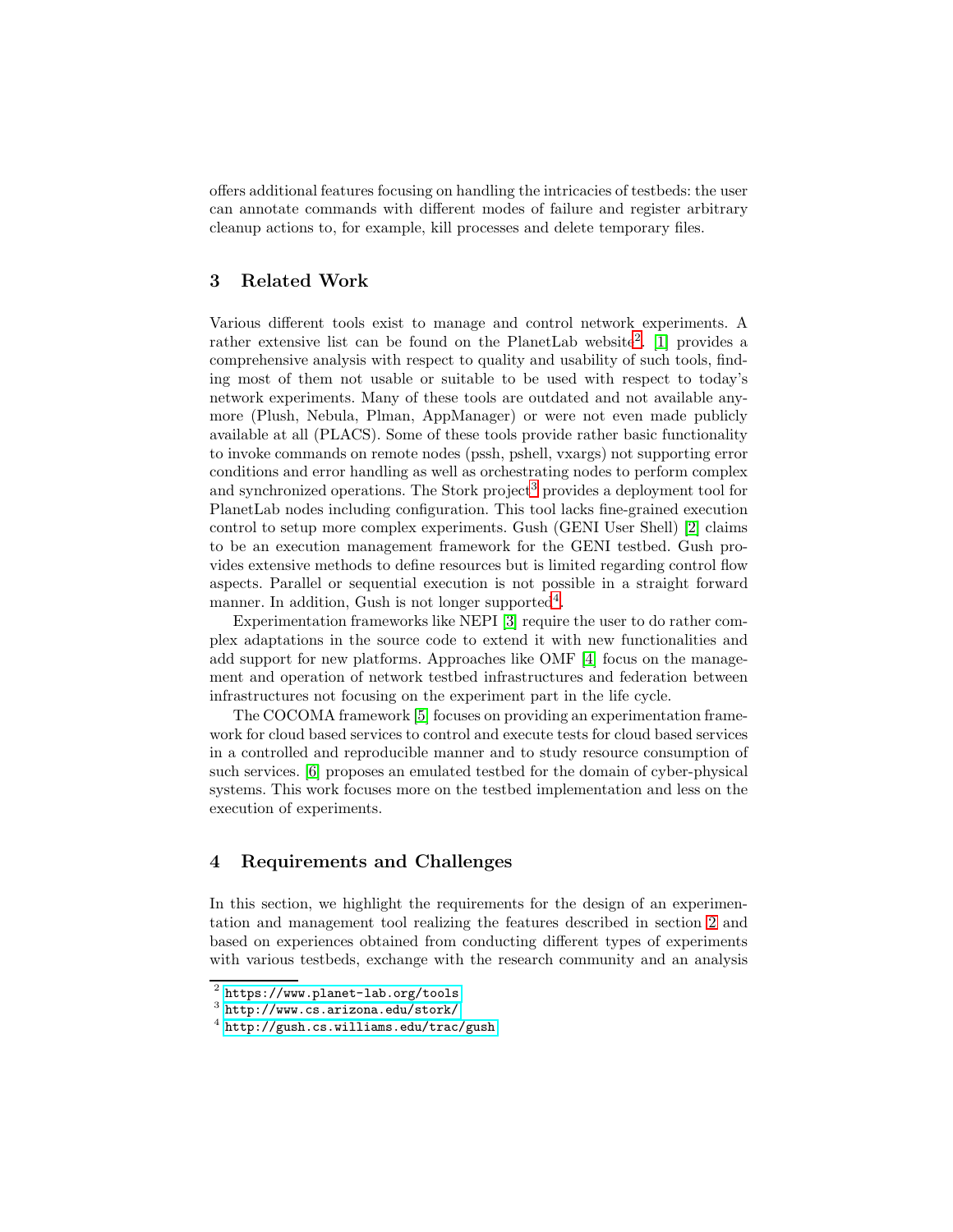of possible use cases varying from managing large scale and unreliable to small virtualization based testbeds.

Self-Containment. GPLMT is intended as a lightweight tool for researchers and experimenters. The tool should neither require a complex experimentation infrastructure, rely on client software like agents installed on testbed nodes nor have requirements for external services like a database server. The tool shall be realized as a portable, platform independent stand-alone tool.

Scalability is important for the experimentation tool to support largescale testing and experimentation. When conducting experiments with many participants, orchestration and controlling of a large number of different nodes is a challenging task since large delays and setup times have to be prevented.

Resource Restrictions. Experimentation with GPLMT may be limited due to restrictions in the surrounding environment. Establishing a large number of connections to a large number of nodes has to be realized efficiently. Therefore, GPLMT has to be aware of resource restrictions in the host environment and reuse connections and provide rate limiting for new connections being established.

Heterogeneous Testbeds and Nodes. GPLMT has to make experimentation independent from the testbed platform and the participating nodes. Experiments have to be executable in heterogeneous environments with different operating systems and different versions of the operating system.

Fault Tolerance in Unreliable Environments. In real-world and largescale network testbeds availability of resources cannot always ensured: not all assigned nodes and resources may be available or can fail during an experiment and become available again. GPLMT, therefore, has to cope with unreliable resources and has to provide automatic error handling and recovery transparent to the experiment.

High-level Experiment Definition. With GPLMT experiment definition shall be done on a high level of abstraction, to allow the experimenter to focus on essential aspects of experiment design and control flow without getting distracted by implementation details.

Experiment Reproducibility. Experiment reproducibility is essential for confirmability of experimental results. GPLMT has to support an experiment flow making execution independent from participants, resources, testbeds, external dependencies and state based on a high-level definition of experiments.

Experiment Portability, Reusability and Extensibility. Experiments shall be transferable to other testbeds infrastructures and allow researchers to share experiment definitions. Employing an abstraction over the testbed infrastructure and using a high-level description of an experiment allows an experiment definition to be reused and to be varied in different scenarios speeding up the testing process.

Grouping Entities in Experiments. In an experiment, tasks and resources may be assigned to different groups of nodes. GPLMT shall provide the functionality to group nodes and resources and to assign tasks to such a group.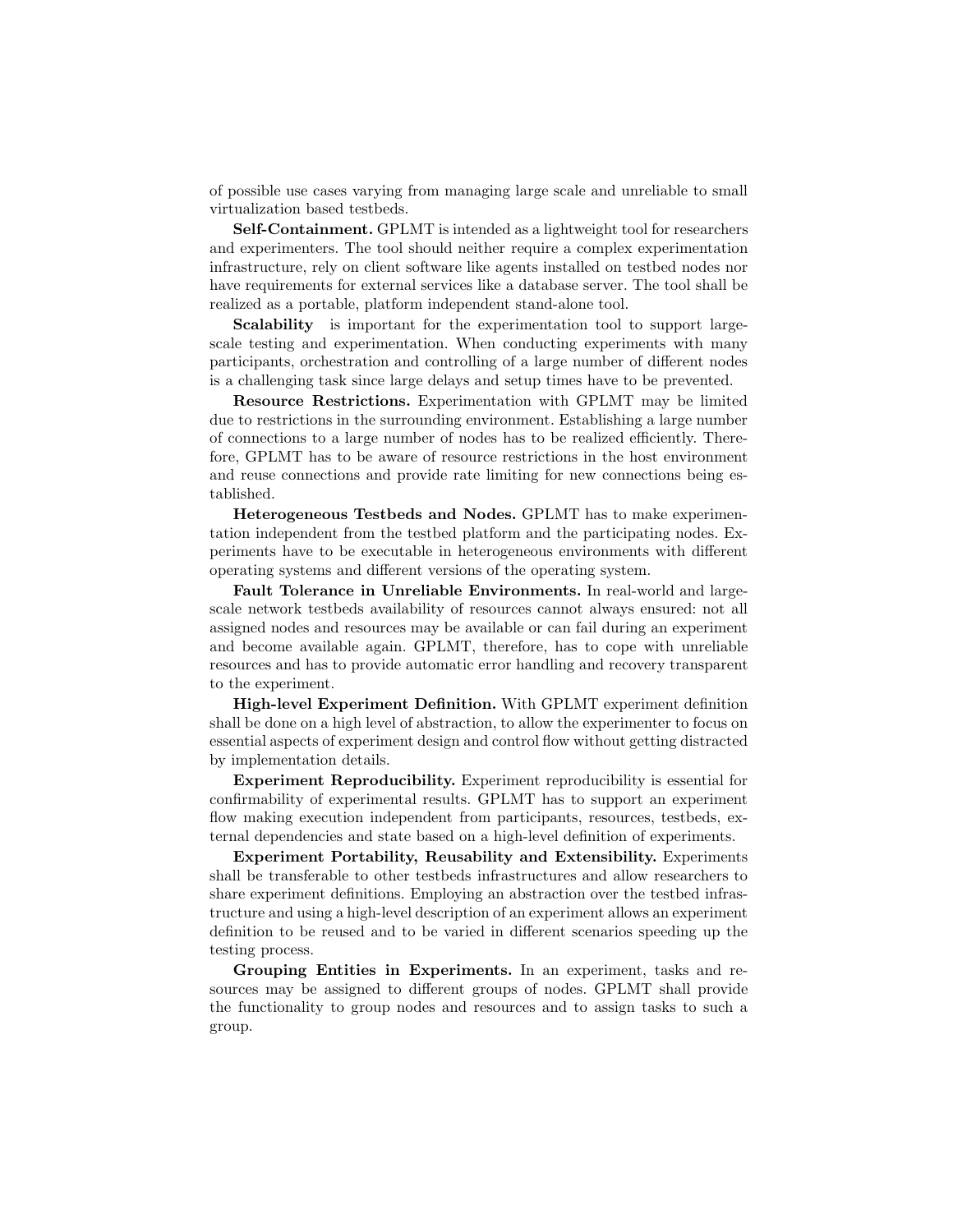Nested Task Execution and Synchronization. Within an experiment, tasks often have to be executed in a specific order or can be executed in parallel. GPLMT shall provide constructs to allow experimenters to specify the execution order of tasks. Tasks may also be nested and grouped in such sequential and parallel constructs. Additional synchronization barriers between the tasks have to be provided.

Repeatable, Periodic and Scheduled Tasks for Experiments. Often tasks inside an experiment have to be executed repeatedly or triggered periodically or at a certain point in time (e.g. for periodic measurements). GPLMT has to provide constructs to express a looping functionality and to schedule tasks to be executed at certain point in time or after a certain duration without adding high complexity.

Error Condition Handling in Experiments. In many cases the experiment control flow depends on successful or failed execution of tasks, making subsequent operations useless or the whole experiment fail. Therefore, GPLMT has to allow the experimenter to define the expected result of a task and how an error condition has to be handled. In addition, functionality to define a clean up and tear down task—executed before the experiment is terminated—is beneficial.

# 5 GPLMT Design and Implementation

In this section we present the design and implementation of GPLMT, which were driven by the requirements described in Section [4.](#page-2-3)

### 5.1 Architecture

GPLMT is designed as a stand-alone tool running on the so-called GPLMT controller. The GPLMT controller is responsible for orchestrating the whole experiment, i.e. scheduling tasks on the hosts of a testbed, from now on called nodes. GPLMT manages a connection from the controller to each node. GPLMT does not require any original services on the nodes, but relies on SSH, and possibly other protocols in the future. In addition, GPLMT can use the PlanetLab-API to obtain information about available nodes in the experimenter's PlanetLab slice.

An experiment is conducted by passing an experiment description in a highlevel description language to GPLMT. The description tells GPLMT which nodes to connect to, which files to exchange, and which tasks to run.

#### 5.2 Resource Management

In large-scale experiments with many nodes, GPLMT will open a large number of connections. SSH is particularly resource-intense. The SSH connection setup is computationally expensive due to cryptography and may overload a low-powered controller or the physical host of a virtualized testbed. A high rate of connection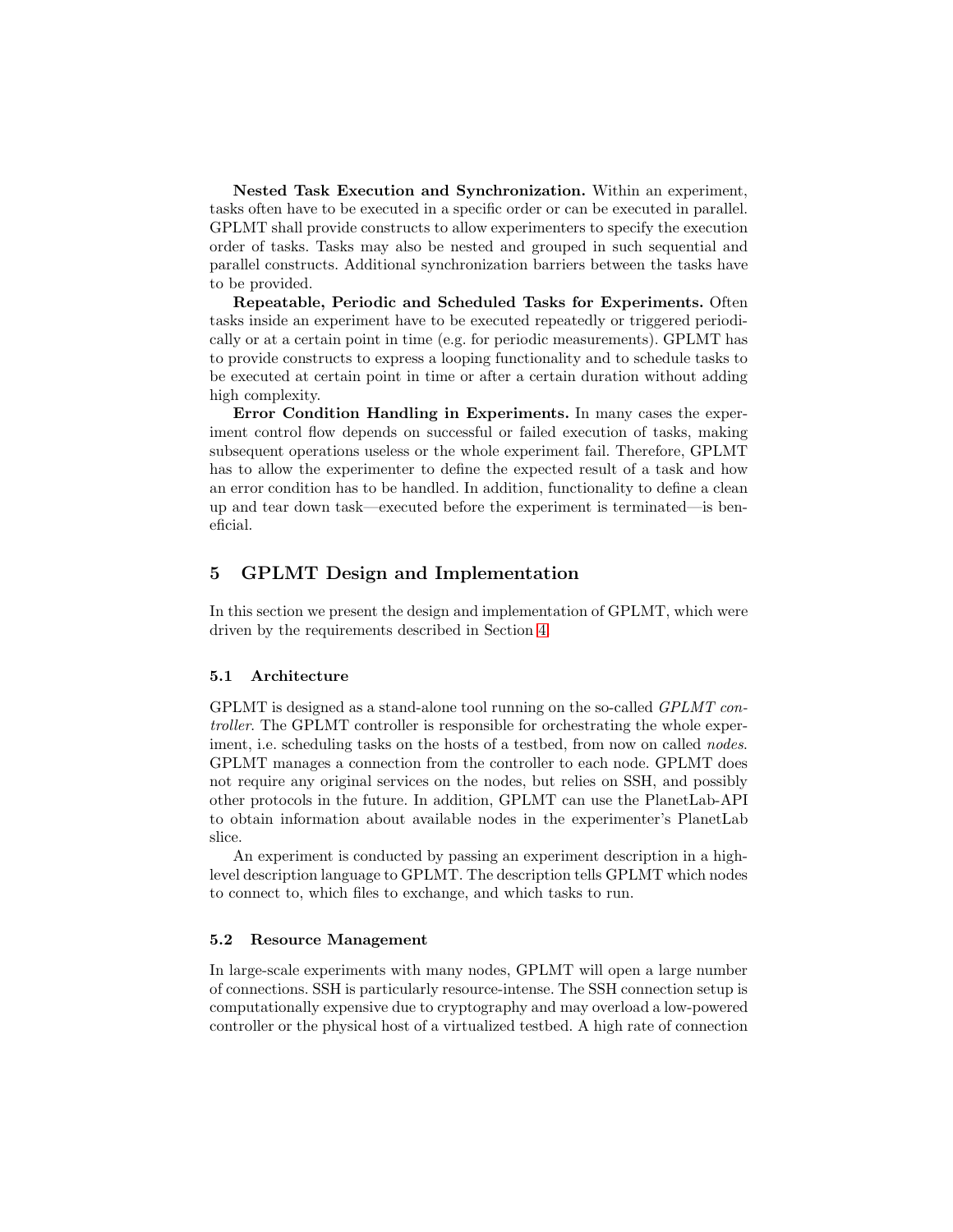attempts may stress IDS systems, and may trigger IDS alerts for alleged SSH scanning.

GPLMT offers two solutions to limit its resource usage: connection reuse and rate limiting of connection attempts. GPLMT will tunnel all commands to the same node through a single control connection, but will still try to reconnect when the connection is lost. GPLMT optionally delays connection attempts, including reconnects, to not exceed a configurable number of attempts per interval.

#### 5.3 Implementation

The GPLMT controller is implemented in Python 3. Besides a few Python libraries and the Python interpreter itself, GPLMT only depends on the external tools which are needed to connect to nodes. Notably, GPLMT wraps OpenSSH, so all features of OpenSSH are available via a local OpenSSH configuration file. GPLMT directly uses OpenSSH's control master feature to reuse connections to the same node.

# 6 GPLMT's Experiment Definition Language

GPLMT provides a domain-specific language to describe the experiment setup and execution. Its syntax is defined in an XML Schema obtained from a relax-ng definition. Therefore, terms such as element and attribute refer to the respective XML objects.

The experiment root element may contain multiple include, targets, and tasklist elements and a single steps element. A targets element names the nodes and can also be used to group nodes. tasklist defines a set of commands to be run. Both definitions are tied together with the steps element, which states which tasklist is to be executed on which targets and at what time.

Target and tasklist definitions are optional and may also be imported from other documents. Targets and tasklists are distinguished and referenced by unique names.

#### 6.1 Targets

A target element names a member node, and specifies how to access the node. The following types of targets are currently supported:

- local specifies execution on the GPLMT controller itself.
- ssh states that the nodes can be accessed using SSH. The child elements username and password may provide credentials.
- planetlab specifies a PlanetLab node and accepts the PlanetLab-API-URL, the slice, and the user name as attributes.
- group specifies a nested target definition, creating a set of nodes (and other groups) addressable as a single target.

To support parameterization per target, each target definition can contain multiple export-env elements, which declare an environment variable to be exported. The value of this variable is then available to tasks on the target.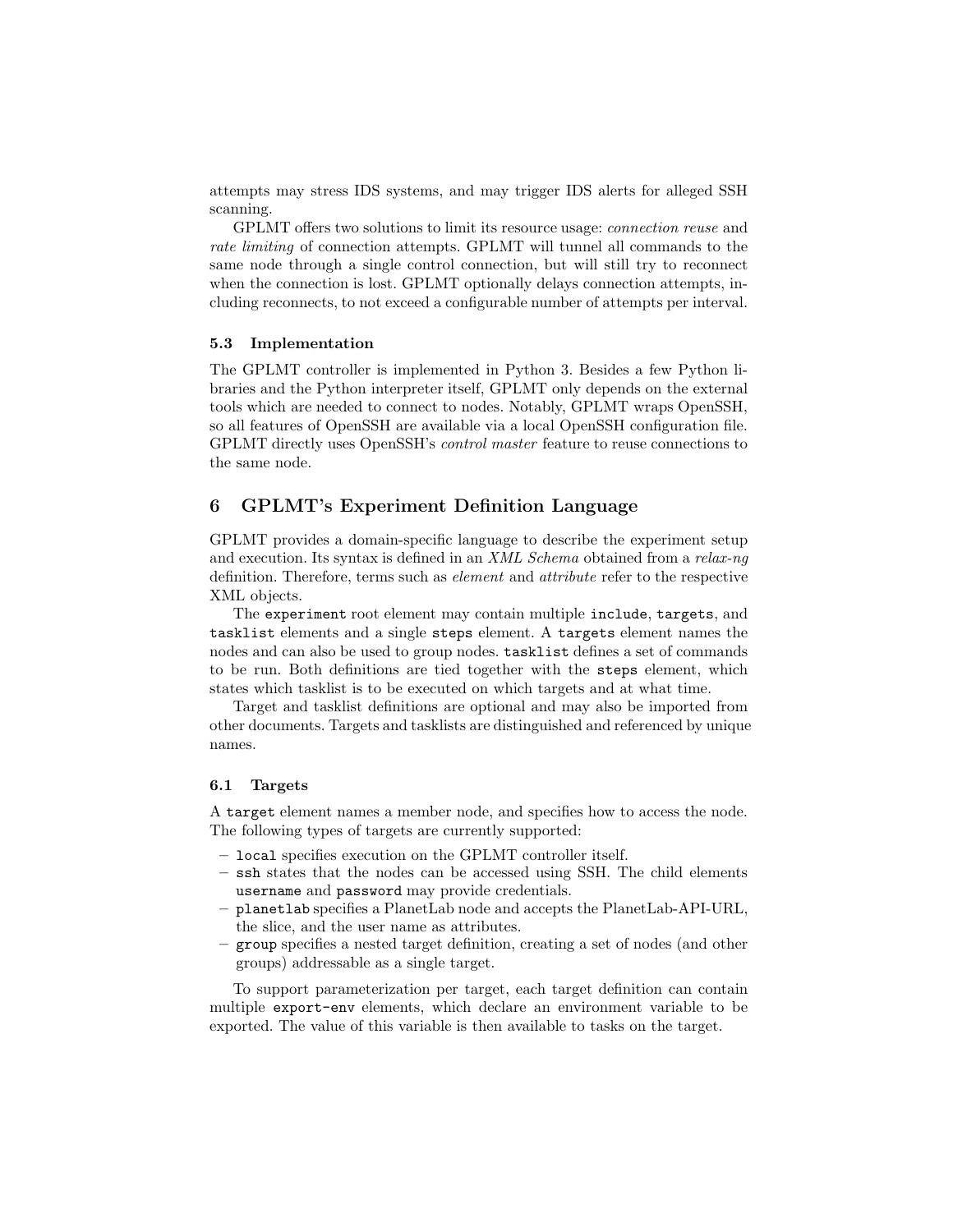#### 6.2 Tasklists

The tasklist binds a list of tasks to a name. A task is one of the following predefined commands:

- get and put are used to exchange files between the controller and the targets.
- run accepts a command to be executed. When a target defines additional environment variables, those are passed to the command using export-env.
- The par and seq elements contain nested lists of tasks. seq will run those tasks in order, whereas par will immediately start all sub-tasks in parallel.
- call is used to reference a tasklist to be executed.

tasklist accepts the optional attributes cleanup, timeout, and error, controlling the tasklist's behavior in case of an error condition. cleanup references another tasklist to be executed after the current tasklist, even if the current tasklist aborts due to an error. This can be used to kill stale processes and delete temporary files or to save intermediate results. timeout specifies the maximum amount of time the tasklist is allowed to execute before it is aborted. This guarantees progress in case a command loops infinitely or dead-locks. on-error determines how GPLMT continues when a task fails. The following fail modes are available:

- abort-tasklist aborts the current tasklist and continues with the tasklist specified by the surrounding context.
- abort-step aborts the current step and continues with the next step. Steps are explained in Section [6.3.](#page-6-0)
- panic aborts the whole experiment.

#### <span id="page-6-0"></span>6.3 Steps

The language requires exactly one steps element. It may contain multiple step, synchronize, register-teardown, and repeat elements.

The step element determines which tasklists run on which target. A start and a stop time can be added to schedule a task for later execution. Times are either relative to the start of the experiment or absolute wall clock times, allowing to defer a step until night-time when resources are available. Thus, step elements form the basic building block for orchestrating the experiment.

Consecutive step elements run in parallel. A synchronize element represents barrier synchronization, and execution can only continue after all currently running steps have finished.

register-teardown references a tasklist by name that is executed when steps finishes. This tasklist is always executed, even if errors lead to the abortion of the experiment. The registered tasklist is intended to contain cleanup tasks and to transfer experiment results to the controller. The register-teardown cleanup tasklist only needs to be registered right before the step that allocates the corresponding resources is issued.

GPLMT's experiment definition language offers basic loops within steps: The repeat element loops over the enclosed steps until at least one of the following conditions is satisfied: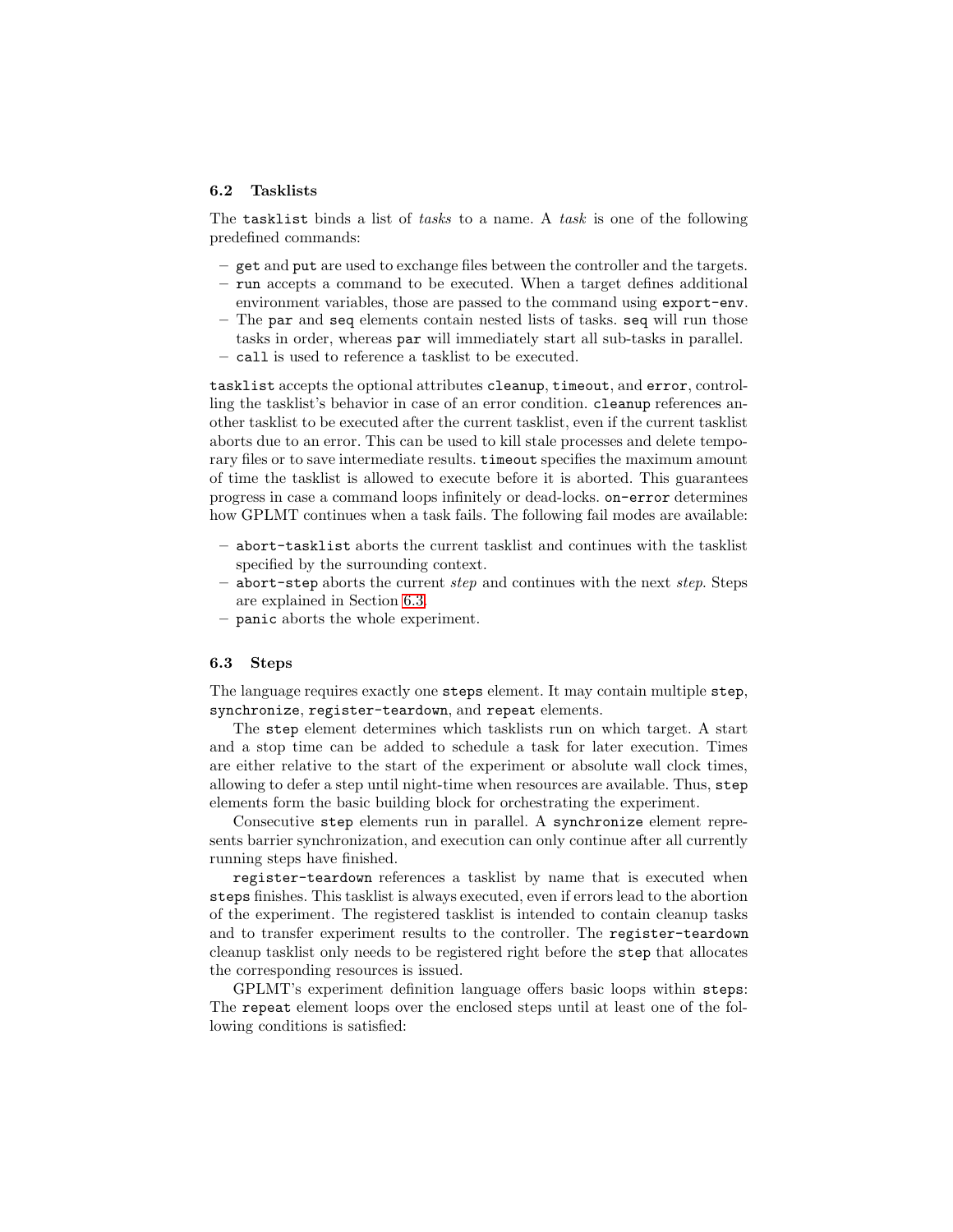- a given number of iterations (iterations)
- a given amount of time has passed (during)
- a given point in time was passed (until)

These are deliberately simple conditions that only allow for decidable loops, so it can be easily verified by manual inspection (or programmatically) whether a loop terminates.

#### 6.4 Example

In this section, we present a brief example for a GPLMT experiment to illustrate how experiments are defined. In this experiment, we use GPLMT, running on the controller, to generate network traffic on two nodes and capture this traffic using a third monitoring node. Therefore, nodes  $A$  (IP 10.0.0.16) and  $B$  (IP 10.0.0.17) ping each other. The monitor collects all network traffic using tcpdump. At the end of the experiment, the resulting capture file is transferred to the controller. Listing [1.1](#page-8-0) shows a (slightly abbreviated) description for this experiment.

First of all, an external experiment description containing teardown functionality is included (l. [4\)](#page-8-1). Separating functionality in different files eases reuse of frequently used targets and tasklists.

The definition for the three nodes  $A$  and  $B$  and monitor is done in the targets element (ll. [6–](#page-8-2)[23\)](#page-8-3): nodes A and B are grouped into a target named pingGroup. To ping each other, these hosts have to know the partner's IP address which is provided in the environment variable host.

The experiment workflow is defined in the steps element (ll. [37–](#page-8-4)[45\)](#page-8-5). The different step elements reference tasklists from the tasklists element (ll. [25–](#page-8-6) [35\)](#page-8-7). The experiment starts with instructing the monitor node to capture network traffic using tcpdump (l. [38\)](#page-8-8) using tasklist createPCAP (l. [26\)](#page-8-9). To ensure tcpdump is terminated at the end of the experiment, the experiment registers tasklist stopMonitoring (l. [39\)](#page-8-10), imported from a file (l. [4\)](#page-8-1). Both tasklists, createPCAP and stopMonitoring, are executed in parallel.

The synchronize statement (l. [41\)](#page-8-11) ensures monitoring is started before the nodes in group pingGroup (ll. [11–](#page-8-12)[22\)](#page-8-13) begin to ping each other  $(1, 42)$  $(1, 42)$ . Both nodes execute the same tasklist doPing (ll. [29](#page-8-15)[–31\)](#page-8-16). The shell on respective node expands the variable host (on l. [27\)](#page-8-17) set to the other host's IP address (ll. [15](#page-8-18)[,20\)](#page-8-19).

The synchronize statement (l. [43\)](#page-8-20) blocks until the doPing tasklists have finished (l. [30\)](#page-8-21). The final step (l. [44\)](#page-8-22) copies the captured traffic from the monitor node to the controller.

# <span id="page-7-0"></span>7 User Studies

In the following section, we present an overview of projects using GPLMT to show the various different use cases and purposes GPLMT can be used for and highlight the challenges emerging with respect to both experimentation as well as using the GPLMT framework. Based on these experiences, we modified GPLMT in the current version to cope with this challenges.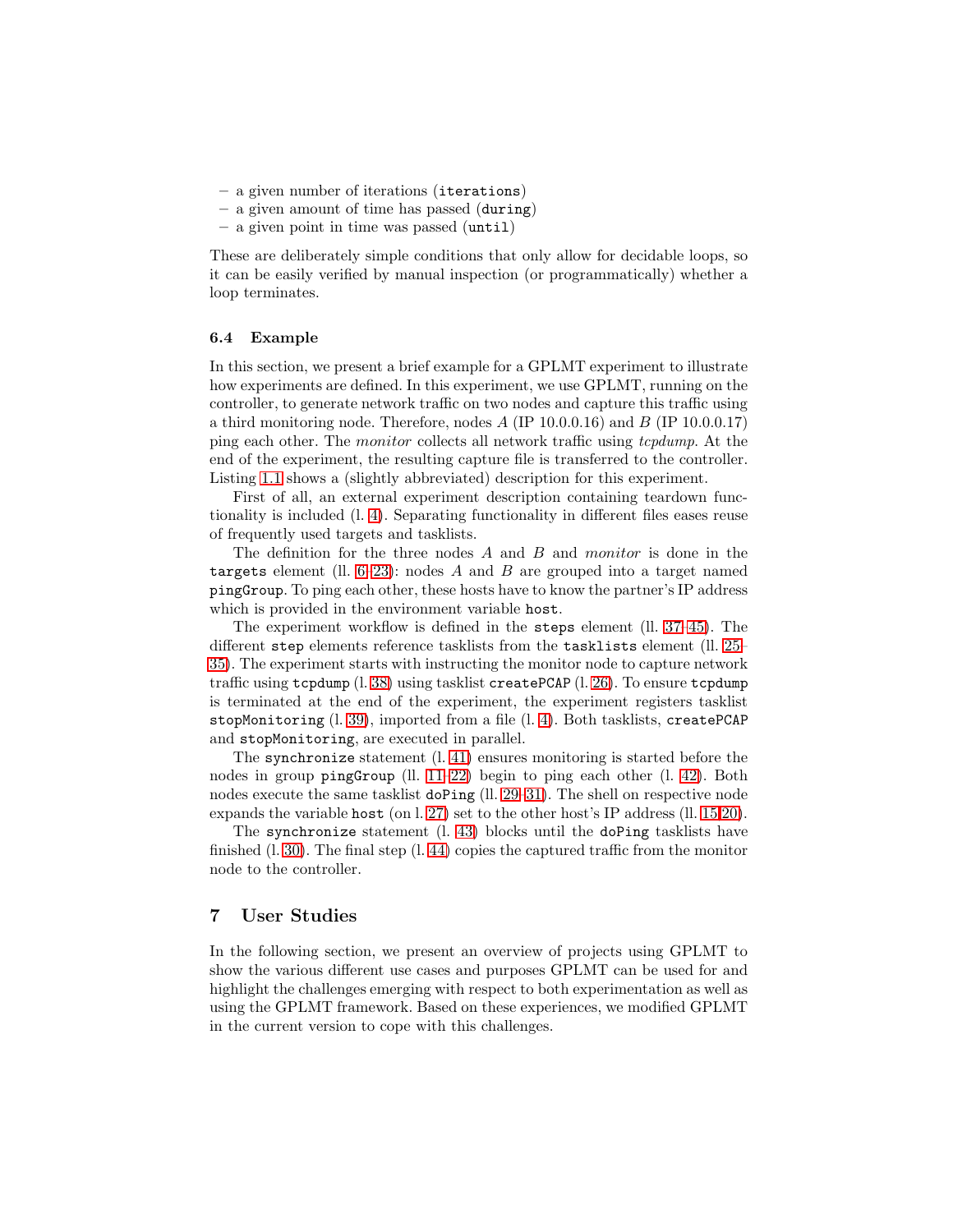<span id="page-8-0"></span>Listing 1.1. Example: Generate and Monitor Network Traffic with GPLMT

```
1 \mid <? xml version="1.0" encoding="utf-8" ?>
2 | < experiment >
3
4 | \{include file="include/teardowns.xml" />
5
6 <targets>
7 < target name =" monitor " type =" ssh " >
8 <user>testaccount</user>
9 <host>monitor.example</host>
10 </target>
11 | <target name="pingGroup" type="group">
12 | <target name="A" type="ssh">
13 | <user>testaccount </user>
14 < host > 10.0.0.16 </ host >
           15 < export - env var =" host " value =" 10.0.0.17 " / >
16 </target>
17 | <target name="B" type="ssh">
18 | <user>testaccount </user>
19 <host>10.0.0.17</host>
20 | <export-env var="host" value="10.0.0.16" />
\begin{array}{c|c}\n 21 & & \xleftarrow{\frown} \texttt{target}\n 22 & & \xleftarrow{\frown} \texttt{target}\n\end{array}\langle / target >
23 </ targets >
24
25 <tasklists>
26 | <tasklist name="createPCAP">
27 | <run>tcpdump -i eth0 -w testrun.pcap & </run>
28 </tasklist>
29 | <tasklist name="doPing">
30 <run>ping $host -c 10</run>
31 </tasklist>
32 | <tasklist name="getData">
33 | <get>testrun.pcap</get>
34 </tasklist>
35 </tasklists>
36
37 < steps >
38 | <step tasklist="createPCAP" targets="monitor" />
39 | <register-teardown ref="stopMonitoring"
40 targets =" monitor " / >
41 < synchronize / >
42 | <step tasklist="doPing" targets="pingGroup" />
43 | < synchronize />
44 | <step tasklist="getData" targets="monitor" />
45 </ steps >
46 </ experiment >
```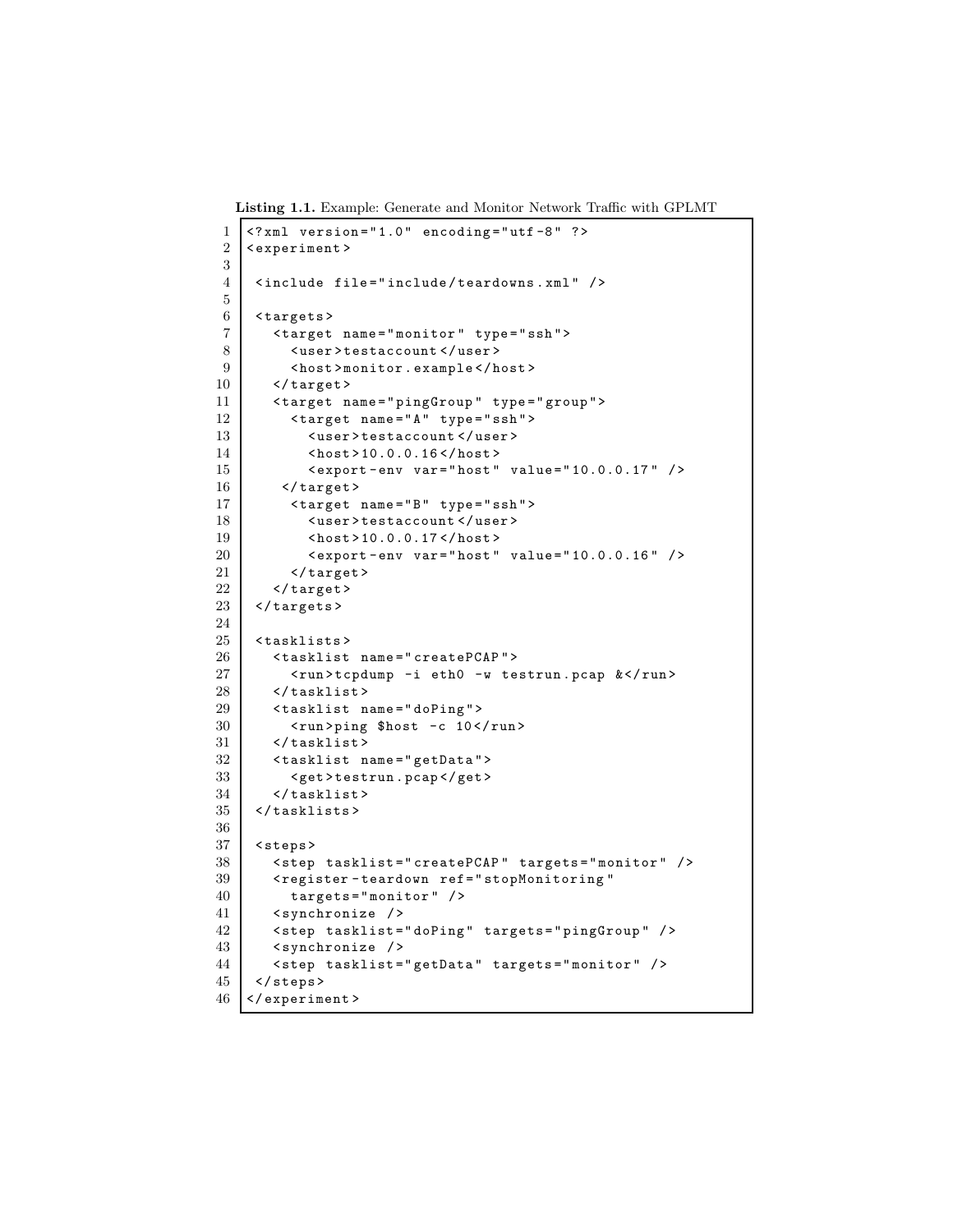# 7.1 The GNUnet Project - Large-scale Software Deployment in Heterogeneous Testbeds

GNUnet<sup>[5](#page-9-0)</sup> is a GNU free software project focusing on a future, decentralized Internet. GNUnet develops the GNUnet peer-to-peer (P2P) framework to allow developers to realize decentralized networking applications.

GNUnet employs GPLMT to deploy the GNUnet framework to a large number of PlanetLab nodes to be able to test the software under real-world conditions and to support bootstrapping of the network. GNUnet's requirement was to compile the latest GNUnet version on PlanetLab nodes directly. GNUnet used GPLMT to provide the nodes with all software dependencies required. While running, GNUnet was monitored to analyze the behavior of the software and the P2P network and to obtain log files in in case of a crash. With GPLMT detailed information for every node could be obtained.

For GNUnet, the major challenge was the unreliability and heterogeneity of the PlanetLab testbed. With a large number of nodes only a fraction were accessible and working correctly. PlanetLab nodes only provide outdated software and are very heterogeneous both with respect to versions of the operating system and version of software installed. Nodes also often get unavailable during operation.

## 7.2 OpenLab Eclectic - A Holistic Development Life Cycle for P2P Applications

The OpenLab Eclectic Project<sup>[6](#page-9-1)</sup> focused on developing a holistic development life cycle for distributed systems by closing the gap between the testbed and the P2P community.

Eclectic used GPLMT to orchestrate, control and monitor networking, P2P testing, and experimentation on different testbeds. GPLMT's functionality to define experiments and to interact with testbeds using an abstraction layer allowed Eclectic to deploy distributed systems on local systems, HPC's systems like the SuperMUC[7](#page-9-2) and Internet testbeds like PlanetLab.

The main challenge for Eclectic was to define testbed independent experiments to be able to transfer experiments between different testbeds. GPLMT was also used to setup network nodes and collect experimental results. Within this project, GPLMT was integrated with the Zabbix<sup>[8](#page-9-3)</sup> network monitoring solution to provide an integrated approach for infrastructure monitoring and experiment scheduling.

#### 7.3 Testbed Management for Attack & Defense Scenarios

Datasets to train and test Intrusion Detection Systems (IDS) under realistic and reproducible conditions are hard to obtain and generate. Such datasets have to

<sup>&</sup>lt;sup>5</sup> <https://gnunet.org>

<span id="page-9-0"></span><sup>6</sup> <http://www.ict-openlab.eu/experiments-use-cases/experiments.html>

<span id="page-9-1"></span><sup>7</sup> <https://www.lrz.de/services/compute/supermuc/>

<span id="page-9-3"></span><span id="page-9-2"></span><sup>8</sup> <http://www.zabbix.com/>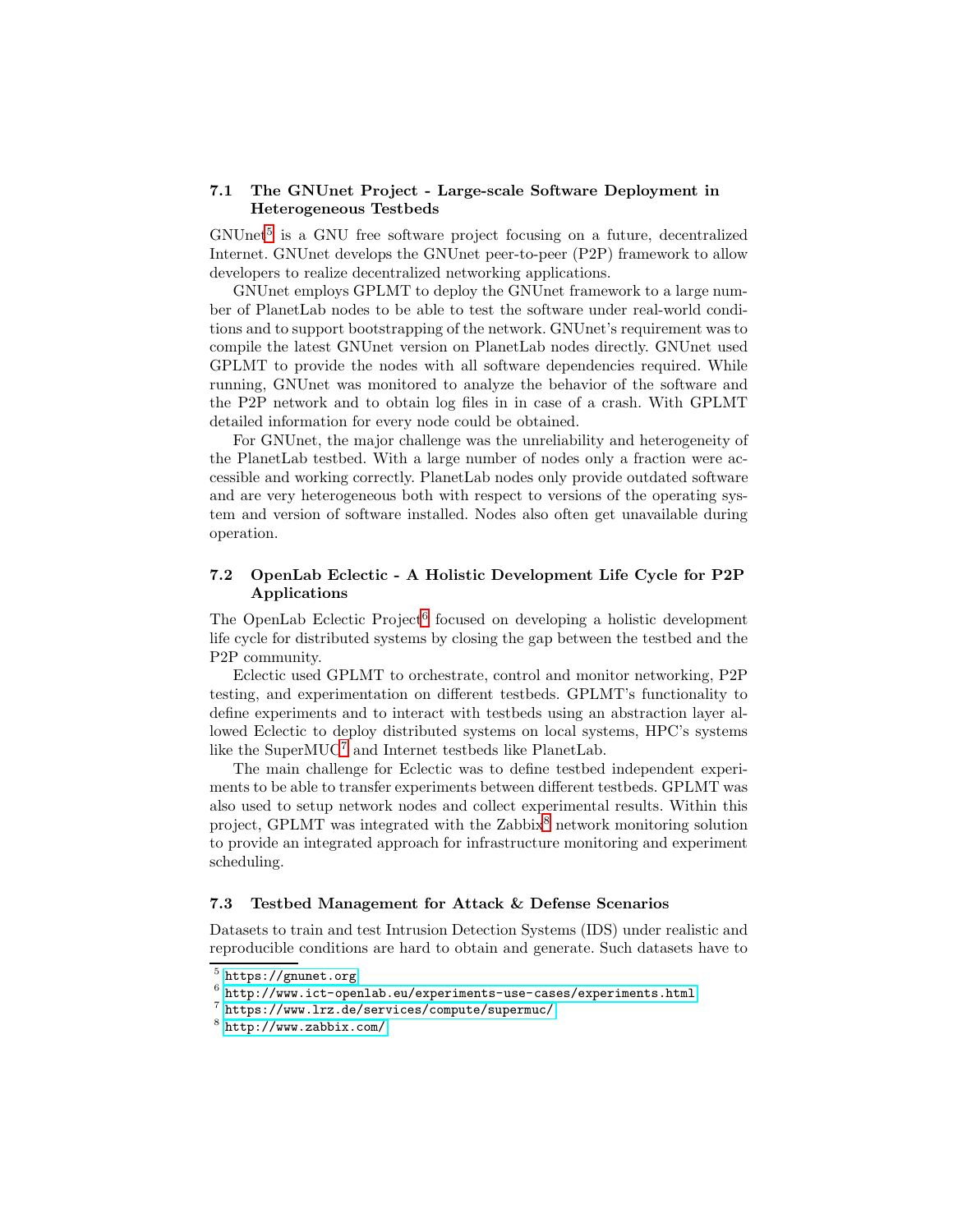provide a high diversity of attacks with a high packet frequency but also have ensure reproducible results and provide a clear labeled information about the data flows.

At TUM's chair for network architectures and services, researchers used GPLMT to generate such datasets with different attack scenarios. To generate such datasets, a virtualized testbed environment with virtual machines grouped into attackers, victims and monitoring machines was used. These machines were used to execute attacks as well as provide defense mechanisms and obtain the generated network traffic. In addition, this testbed was used to evaluate the quality of port scanners and port scan detection tools with the results being collected and interpreted afterwards.

The main challenge was the grouping of the different entities, as well as the complex interaction and nesting of tasks assigned to the entities. Timing aspects as well as synchronization were crucial to this setting. The monitoring and generation of test datasets during the experiment executions was an additional challenge to be mastered.

#### 7.4 Distributed Internet Security Analysis

In [\[1\]](#page-11-0), security researchers developed a distributed, PlanetLab-based approach to conduct large-scale scans of today's TLS deployment in the wild. They used PlanetLab nodes to perform distributed scans of large IP ranges and analyzed the TLS certificates found on hosts. To conduct these scans, GPLMT was used to deploy the scanning tool used to the PlanetLab nodes, orchestrate the measurements, and obtain results from the nodes.

A major challenge in this use case was long lasting scan experiments in combination with the large number of parallel SSH connections established to PlanetLab nodes. The organization's intrusion detection system detected these connections as a malicious attack and blocked the control node as the source of these connections on the network as a consequence.

The main challenge was the large number of connections to the PlanetLab nodes. First, those connections had to be throttled during the experiment. Apart from this, the number of connections established had to be managed.

# 8 Future Work

For future versions, we plan to decouple the GPLMT controller from the experimenter's host and instead run GPLMT as a service on a dedicated control node. Users would then submit experiments to the experiment queue of a testbed, which is managed by GPLMT. This would ease the use of shared testbeds. Future versions of GPLMT may support target types other than SSH and PlanetLab, for example mobile devices. An intuitive user interface would ease experiment monitoring and control. This feature was provided based on Zabbix in an earlier version of GPLMT but is not available at the moment due to a recent refactoring of the code base.